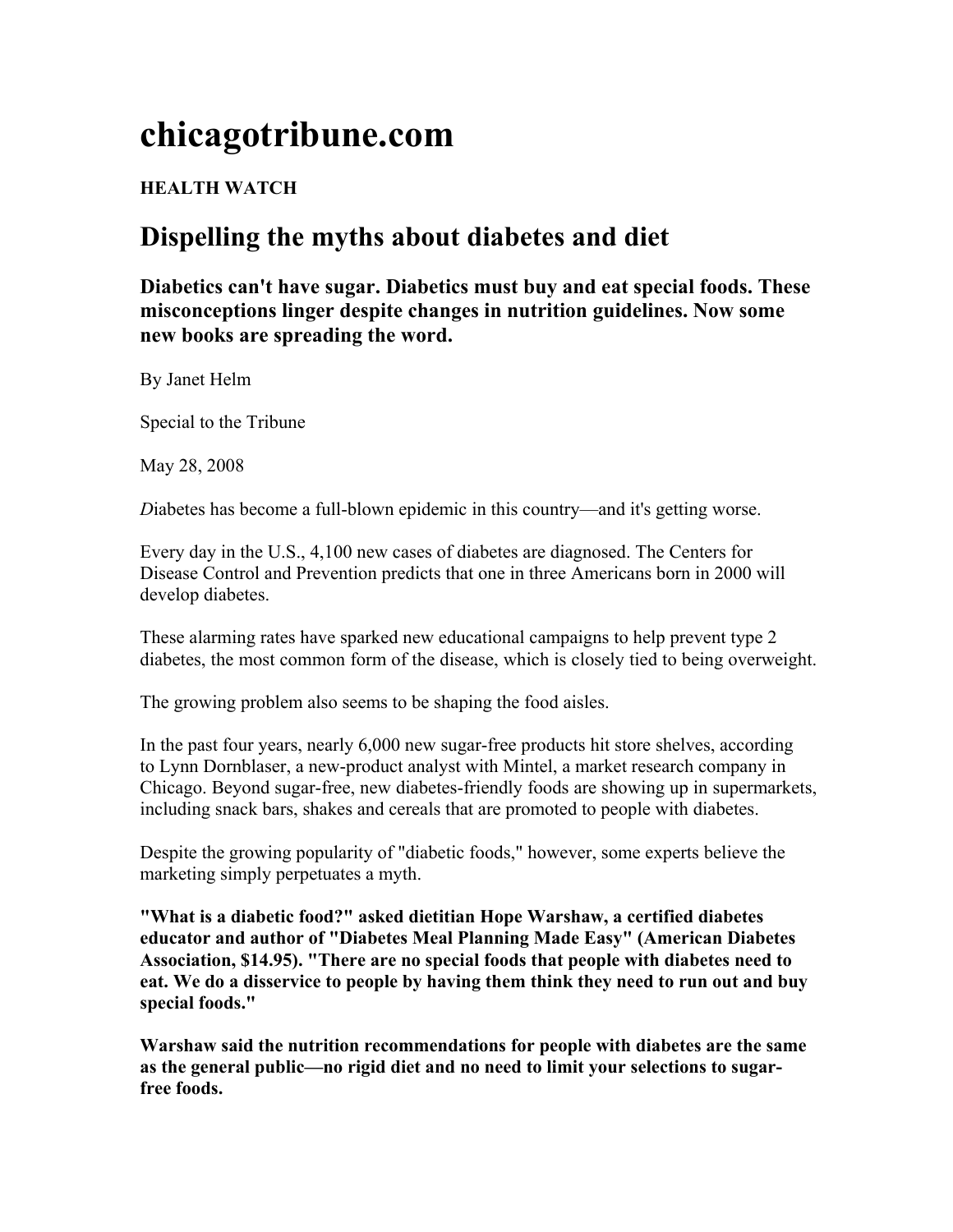Sugar? Yes, people with diabetes can still have sugar. The no-sugar myth is one of the biggest misconceptions about diabetes, according to a new book "16 Myths of a Diabetic Diet" (American Diabetes Association, \$14.95), by registered dietitians Karen Chalmers and Amy Campbell. This informative and easy-to read book busts the most common myths about diabetes and cleverly compares the old and new methods for managing diabetes.

"Gone are the days when sugar is strictly off limits," said co-author Campbell in a phone interview. "All carbohydrates break down into glucose in the same way. Your body doesn't recognize whether the carbohydrate is a cookie, slice of bread or a potato."

## **New views on sugar**

Sugar has always been intrinsically linked to diabetes. In fact, the disorder was once called "sugar diabetes" and people mistakenly believed that eating too much sugar was the cause.

For years, people with diabetes were advised to avoid sweets because they were thought to overload the blood with glucose much faster than starches. Now researchers recognize that sugar has an impact on blood glucose that is similar to other carbohydrates. It's much more important to keep track of total carbohydrates than to focus on avoiding sugar, Campbell said. "Totally eliminating sugar is unnecessary and impossible."

Even if all carbohydrates affect blood glucose levels in similar ways, they do differ nutritionally. Experts still advise choosing more starches or "complex" carbs—whole grains, fruits, vegetables and legumes—in place of concentrated sweets or "simple" carbs.

Sugary foods and beverages can add a lot of empty calories and make it more difficult to manage your weight. Sweets also are typically high in fat, which can aggravate heart disease risk.

However, instead of feeling guilty about eating sugar and trying to avoid it at all costs, Campbell encourages people with diabetes to find ways to fit reasonable portions into their eating plan—and enjoy them. Sugar-free options (particularly beverages) may help with calorie control, but they're no longer a mandate for diabetes. Some may not even provide a significant advantage, said Chalmers.

Many sugar-free candies, cookies, cakes and ice creams contain nearly the same amount of calories and carbohydrates as their real sugar counterparts. That's particularly true for sugar-free foods made with polyols or sugar alcohols (such as sorbitol, mannitol and xylitol).

Although it has been many years since the nutrition guidelines for diabetes have changed, people still hold on to the belief that sugar is forbidden. Even some physicians still tell newly diagnosed patients to "stay away from sugar," said Chalmers. Unfortunately, that's